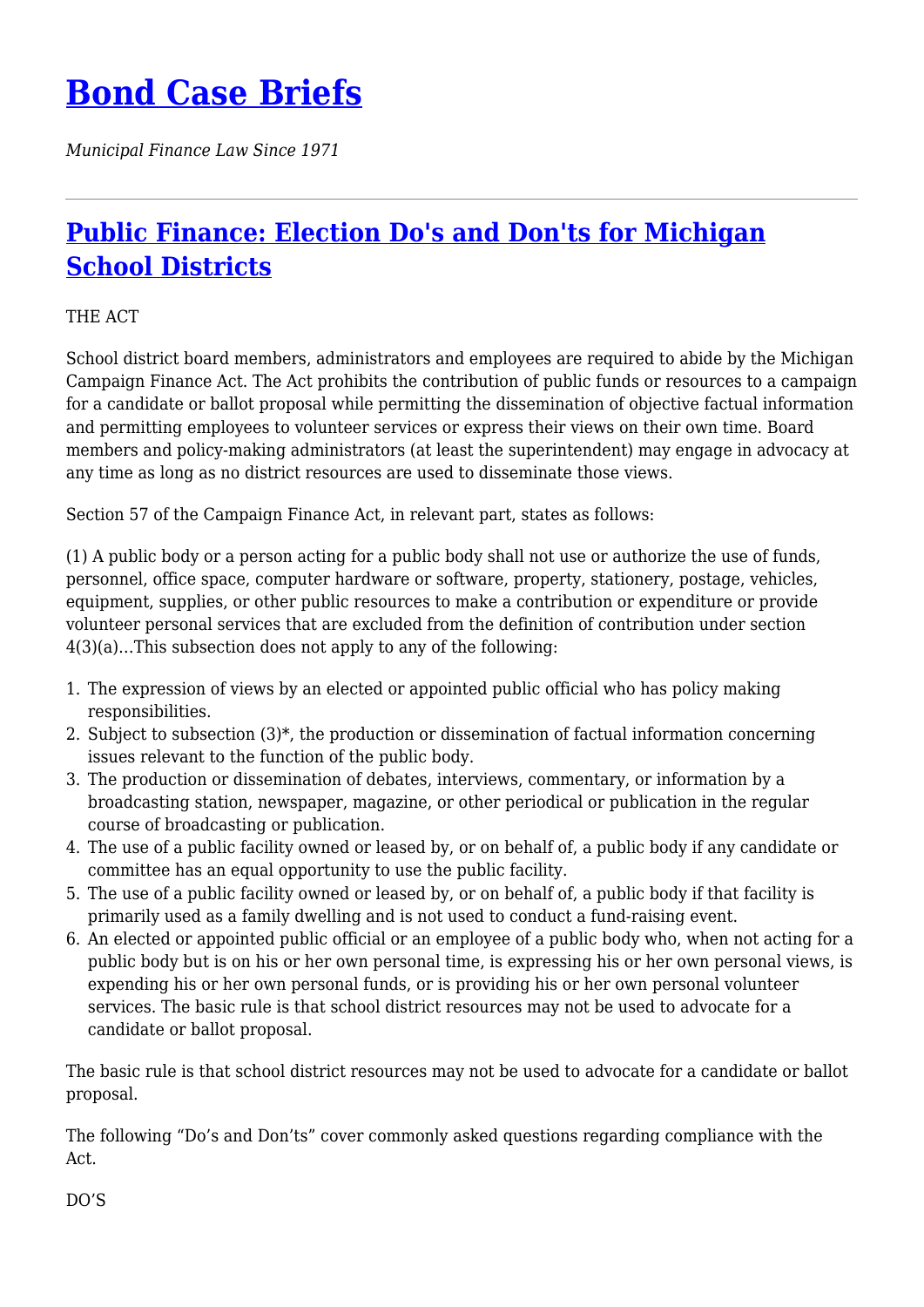- School district employees may engage in campaign activities that support candidates and ballot proposals on their own time (not when acting on behalf of the district as part of employment) and as long as school district funds, facilities and other resources, including district emails and social media accounts, are not used.
- Anyone may recommend individuals for appointment to a campaign committee, but the school district should not make any appointments.
- Campaign committee members and volunteers may attend school district meetings regarding the election and make public comments as members of the audience at those meetings to advocate and pass out literature.
- Information disseminated by the school district must be factual and objective. Factual and objective information may be displayed in school district buildings other than on election day where a building serves as a precinct location.
- The school district may allow a campaign committee to use its facilities, but only on the same terms as it would allow any other nonprofit or other citizens or community group to use school district facilities, and the campaign committee must reimburse the school district for any costs incurred by the school district which would not otherwise have been incurred.
- The school district may produce or disseminate debates, interviews or commentary regarding an election if it's done in the regular course of broadcasting or publications (e.g., the normal, routine publication schedule of the broadcast or publication). n The Board of Education may adopt resolutions stating a position on ballot proposals relating to school district purposes or funding.
- Members of the Board of Education and superintendent are public officials and may engage in advocacy on ballot proposals that relate to school district purposes or funding, provided that, except as described above, school district resources are not used to disseminate those views.
- The school district must maintain objectivity. Steer clear of subjective words and phrasing in informational materials including "needs," modifiers such as "essential" or "critical," or projections of consequences of passage or failure or impact of projects.

### DON'TS

- The school district may not give or loan paper, pencils, computers, duplicating equipment, printing supplies, postage and sundry items to a campaign committee or candidate.
- The use of any school district facilities, including emails, phones, or social media accounts, by a campaign committee for the purpose of contacting voters or promoting a yes vote is prohibited.
- Faculty offices, lounges, school district bulletin boards, and other areas within the school district building may not be used to disseminate literature supporting a candidate even if printed by an outside organization, and a campaign committee may not send campaign literature home with students.
- The school district's website and social media pages and accounts may not provide Internet links to campaign sites, organizations, commentary or editorials.
- District officials and employees should not add taglines relating to the proposal or the election to their district emails. n Campaign literature may not be displayed in school district buildings.
- A school district official is prohibited from using school district resources or social media accounts to send a mass email, mass mailing or other communication that expressly advocates for a candidate or ballot proposal.
- Unions and associations may not use school district resources (including mailboxes) to communicate with their members about election campaign matters.
- Do not suggest that the debt millage rate will be a fixed number. It will not. The rate will fluctuate with changes in the tax base.

### IDENTIFYING INFORMATION REQUIREMENT